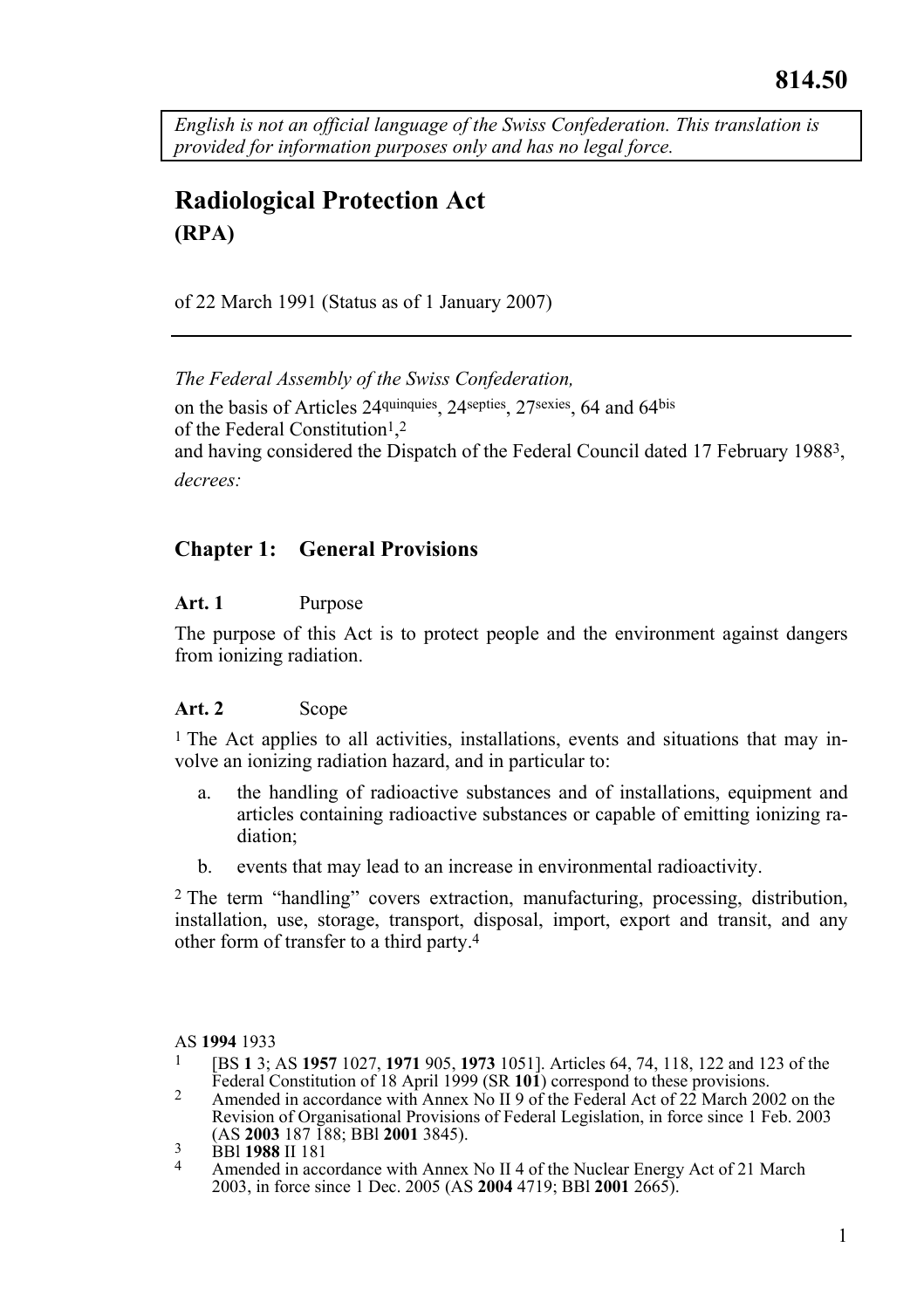3 Articles 28–38 are not applicable to activities requiring a licence under the Nuclear Energy Act of 21 March  $20035.6$ 

4 The Federal Council may provide for exemptions from this Act in the case of substances with low levels of radioactivity.

# Art. 3 **Additional provisions**

In addition to the provisions of this Act, the following provisions are applicable:

- a.7 for nuclear facilities, nuclear goods and radioactive waste, the Nuclear Energy Act of 21 March 20038;
- b. for nuclear damage caused by nuclear facilities or the transport of nuclear materials, the Nuclear Energy Liability Act of 18 March 1983<sup>9</sup>;
- c. for off-site transport of radioactive substances, the federal regulations on the transport of hazardous goods.

### **Art. 4** Costs-by-cause principle

Anyone who causes measures to be taken under this Act shall bear the costs thereof.

# Art. 5 Research, development, training

1 The Confederation shall promote scientific research on the effects of radiation and radiological protection, as well as training in the area of radiological protection.

2 It may:

- a. promote development activities in these areas;
- b. train specialists;
- c. participate in enterprises devoted to research or training.

# Art. 6 **Qualifications**

<sup>1</sup> Only duly qualified persons shall be permitted to carry out activities that may involve an ionizing radiation hazard.

2 The Federal Council shall specify the requirements for the qualifications of such persons.

<sup>5</sup> SR **732.1**<br>
<sup>6</sup> Amended in accordance with Annex No II 4 of the Nuclear Energy Act of 21 March<br>
2003, in force since 1 Dec. 2005 (AS **2004** 4719; BBI **2001** 2665).

<sup>&</sup>lt;sup>7</sup> Amended in accordance with Annex No II 4 of the Nuclear Energy Act of 21 March

<sup>2003,</sup> in force since 1 Dec. 2005 (AS **2004** 4719; BBI **2001** 2665).<br>8 SR **732.1** 9 SR **732.44**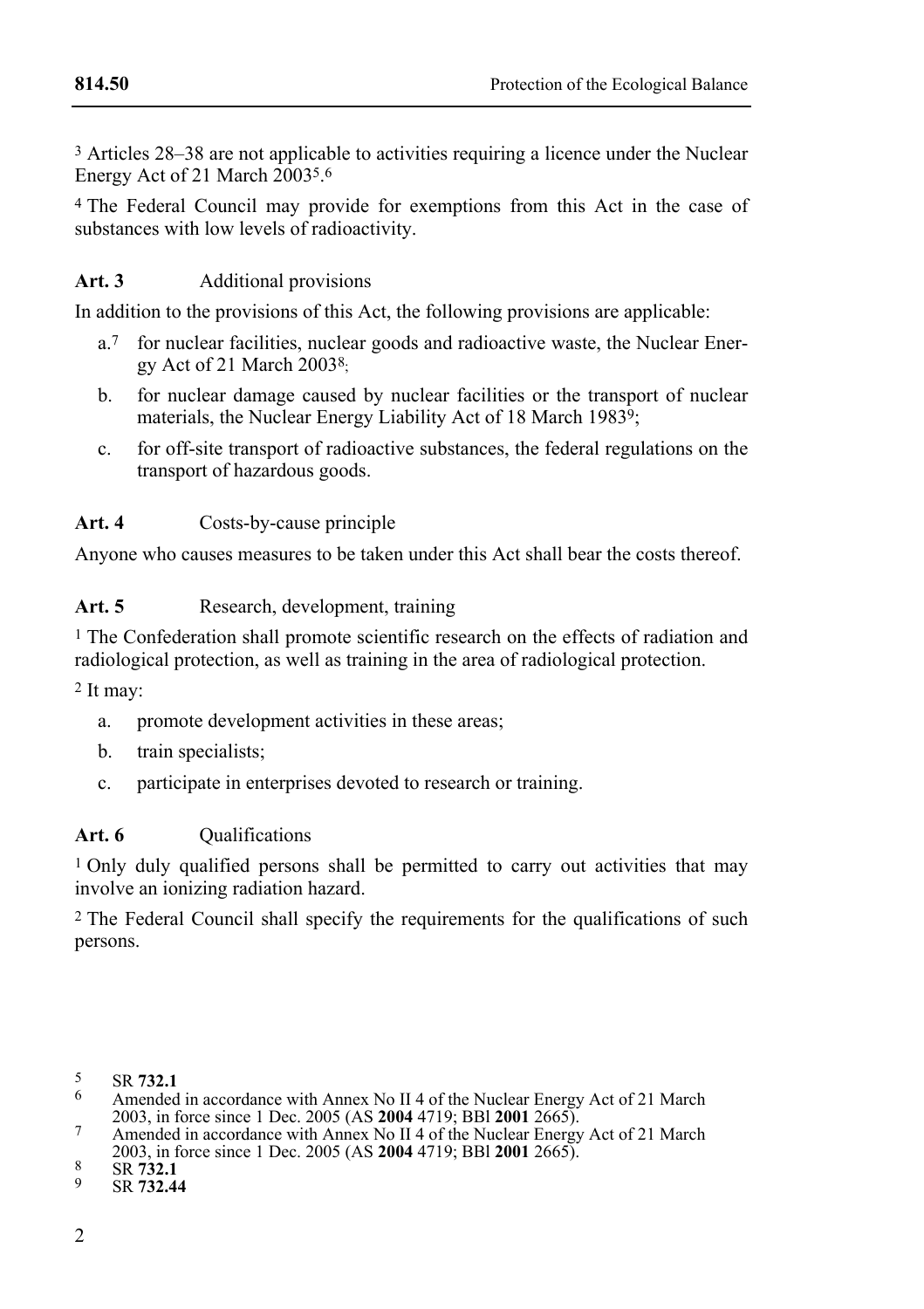### **Art. 7** Commissions

1 The Federal Council shall establish the following advisory commissions:

- a. Commission for Radiological Protection<sup>10</sup>:
- b. Commission for ABC-Protection<sup>11</sup><sup>12</sup>

2 It shall define their responsibilities.

# **Chapter 2: Protection of People and the Environment Section 1: Principles of Radiological Protection**

#### **Art. 8** Justification of radiation exposure

An activity that involves the exposure of people or the environment to ionizing radiation (radiation exposure) may only be carried out if it can be justified in terms of the associated benefits and risks.

#### **Art. 9** Limitation of radiation exposure

All measures dictated by experience and the current state of science and technology must be adopted in order to limit the radiation exposure of each individual person and of all parties concerned.

### **Art. 10** Dose limits

The Federal Council shall, in accordance with the current state of scientific knowledge, specify limits for radiation exposure (dose limits) for persons who may be exposed to an increased level of controllable radiation compared with the general population as a result of their work or other circumstances (exposed persons).

# **Section 2: Protection of Exposed Persons**

### Art. 11 Compliance with dose limits

Anyone who handles or is responsible for a source must take all measures necessary to ensure compliance with the dose limits.

<sup>&</sup>lt;sup>10</sup> The name of this administrative unit was amended by Art. 16 para. 3 of the Publications Ordinance of 17 Nov. 2004 (SR **170.512.1**), in force since 1 Jan. 2015.

<sup>&</sup>lt;sup>11</sup> The name of this administrative unit was amended by Art. 16 para. 3 of the Publications Ordinance of 17 Nov. 2004 (SR **170.512.1**), in force since 1 Jan. 2015.<br><sup>12</sup> Amended in accordance with Annex No II 9 of the Federal Act of 22 March 2002 on the

Revision of Organisational Provisions of Federal Legislation, in force since 1 Feb. 2003 (AS **2003** 187 188; BBl **2001** 3845).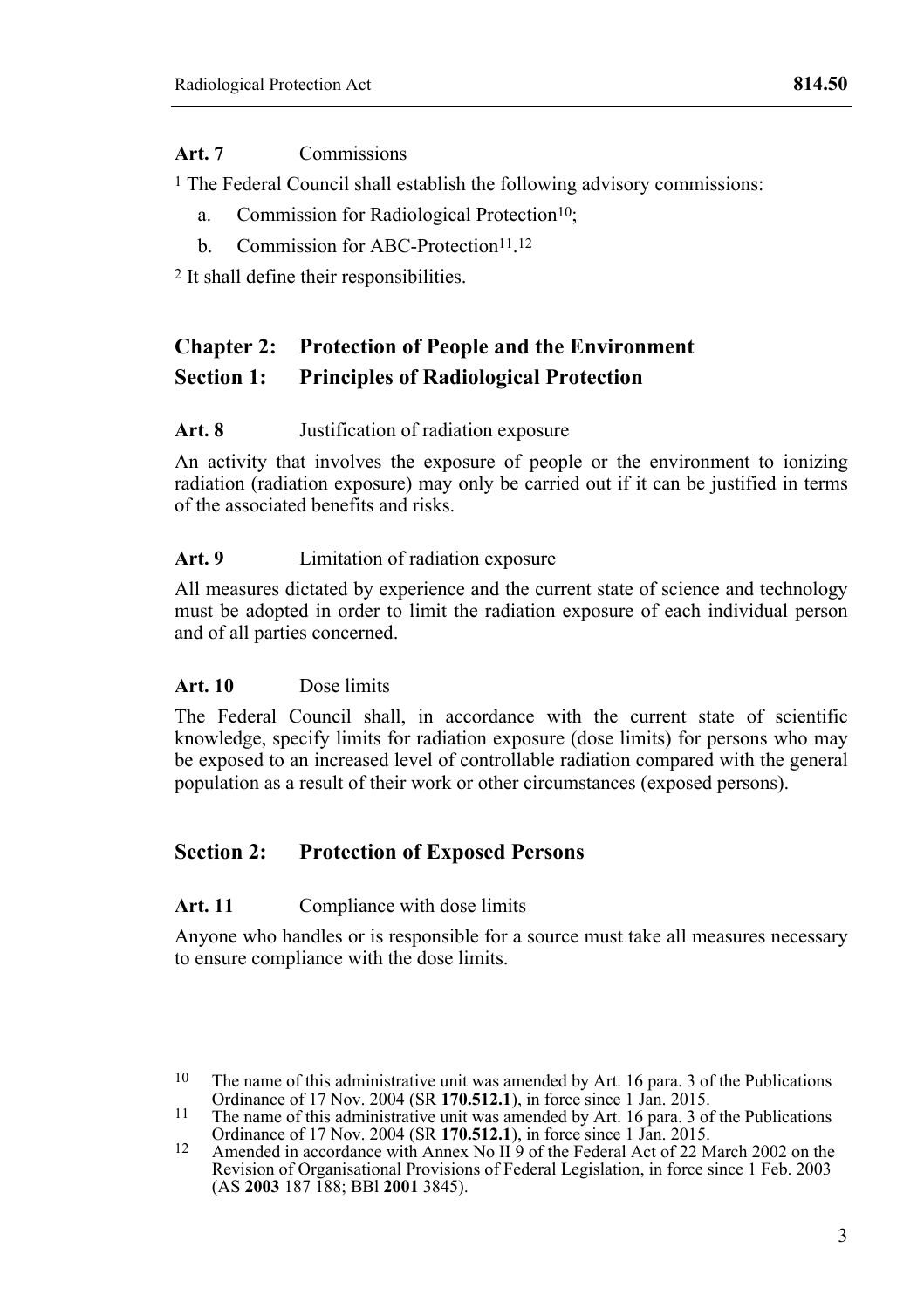# **Art. 12** Determination of the radiation dose

1 In exposed persons the radiation dose must be determined by appropriate methods.

2 The Federal Council shall regulate determination of the radiation dose. It shall define, in particular:

- a. those cases where radiation exposure is to be measured individually (personal dosimetry);
- b. the intervals at which the radiation dose is to be determined;
- c. the requirements for approval of personal dosimetry laboratories;
- d. the required retention period for the results of personal dosimetry.

<sup>3</sup> Exposed persons are required to undergo any dosimetry prescribed. They shall be informed of the results.

# Art. 13 Medical measures for occupationally exposed persons

1 Occupationally exposed workers covered by compulsory insurance are subject to the medical measures for the prevention of occupational diseases specified in Articles 81–87 of the Accident Insurance Act of 20 March 198113.

2 The Federal Council may also specify medical measures for other occupationally exposed persons.

3 Occupationally exposed persons are required to undergo any medical examinations prescribed.

# **Art. 14** Disclosure of medical data

1 The physician charged with the medical examination shall disclose to the supervisory authority any data necessary for medical surveillance and the compilation of statistics. The supervisory authority is not permitted either to use such data for other purposes or to pass it on to third parties.

2 The Federal Council shall specify the data to be disclosed to the supervisory authority. It shall define the retention period.

# **Art. 15** Medical applications

1 No dose limits are specified for patients exposed to radiation for diagnostic or therapeutic purposes.

2 The radiation exposure of patients shall be at the discretion of the person responsible. However, such persons must comply with the principles of radiological protection specified in Articles 8 and 9.

3 The Federal Council shall issue provisions for the protection of patients.

#### 13 SR **832.20**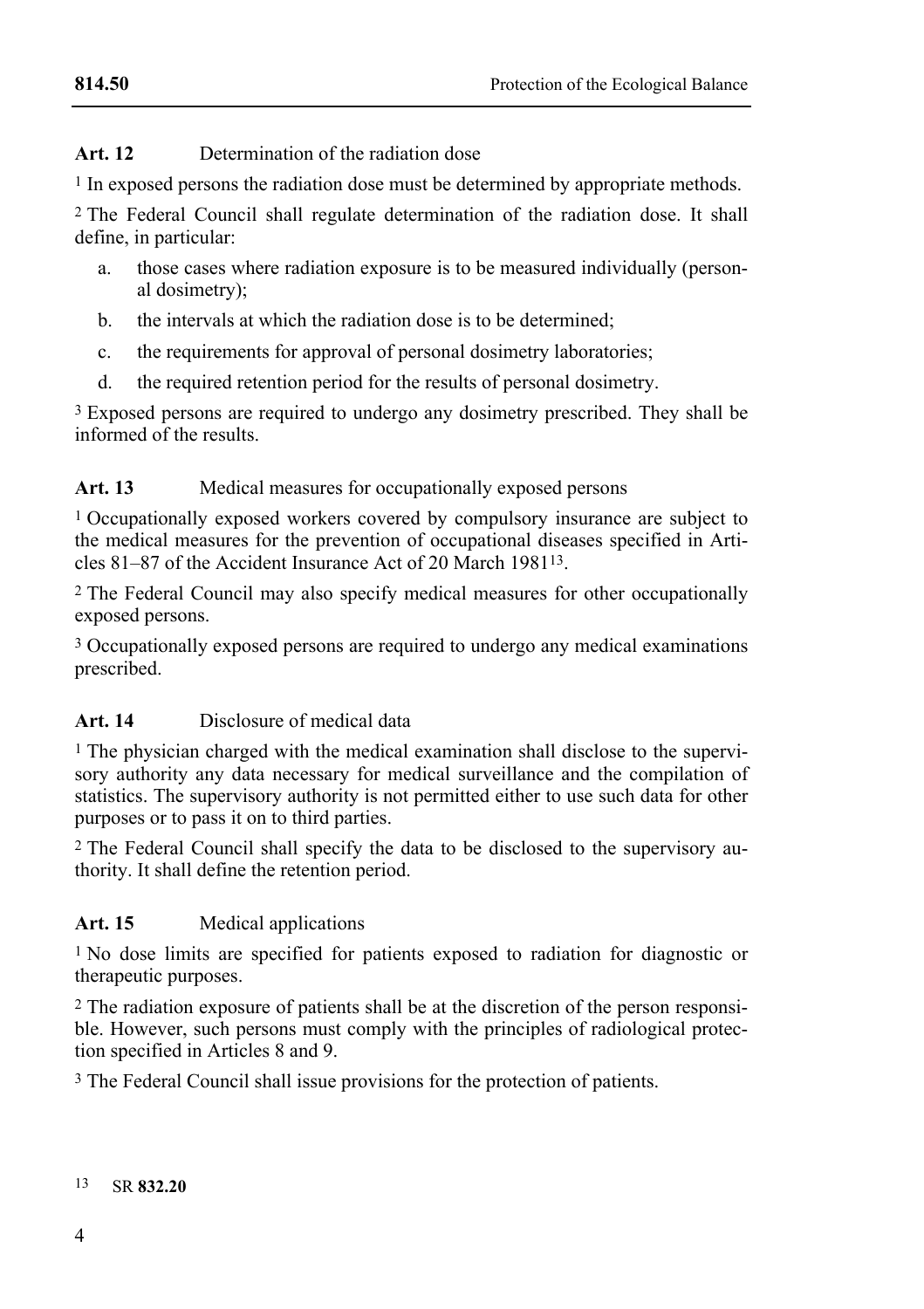# Art. 16 **Responsibility within enterprises**

1 The licence holder or the persons in charge of an enterprise are responsible for ensuring compliance with the radiological protection regulations. For this purpose, they are required to appoint an appropriate number of experts and to provide them with the necessary powers and resources.

2 All persons working in an enterprise are required to support the management and the experts with regard to radiological protection measures.

### **Section 3: Monitoring of the Environment and Protection of the Public in the event of Increased Radioactivity**

### **Art. 17** Environmental monitoring

<sup>1</sup> In the environment, there shall be regular monitoring of ionizing radiation and of levels of radioactivity, particularly in air, water, soil, foodstuffs and feedingstuffs.

2 The Federal Council shall take the necessary measures; in particular, it shall designate the bodies and institutions responsible for monitoring.

3 It shall ensure that the results of monitoring are published.

### Art. 18 **Radioactivity in foodstuffs**

1 The Federal Council shall specify tolerance and limit values for radionuclides in foodstuffs.

2 In so doing, it shall aim to provide the same level of health protection as in the case of other, carcinogenic substances.

3 In the event of danger arising from increased radioactivity, the Federal Council shall establish limits commensurate with the incident.

4 Where tolerance or limit values are exceeded, measures are to be taken under the Foodstuffs Act of 9 October 199214.

5 Unless otherwise specified by the Federal Council, inspections shall be carried out in accordance with the provisions of the Foodstuffs Act.

### **Art. 19** Emergency response organization

1 The Federal Council shall establish an emergency response organization for incidents that could endanger the public as a result of increased radioactivity.

2 The emergency response organization shall have, in particular, the following responsibilities:

a. in the event of an incident, it shall forecast the dangers arising for the public;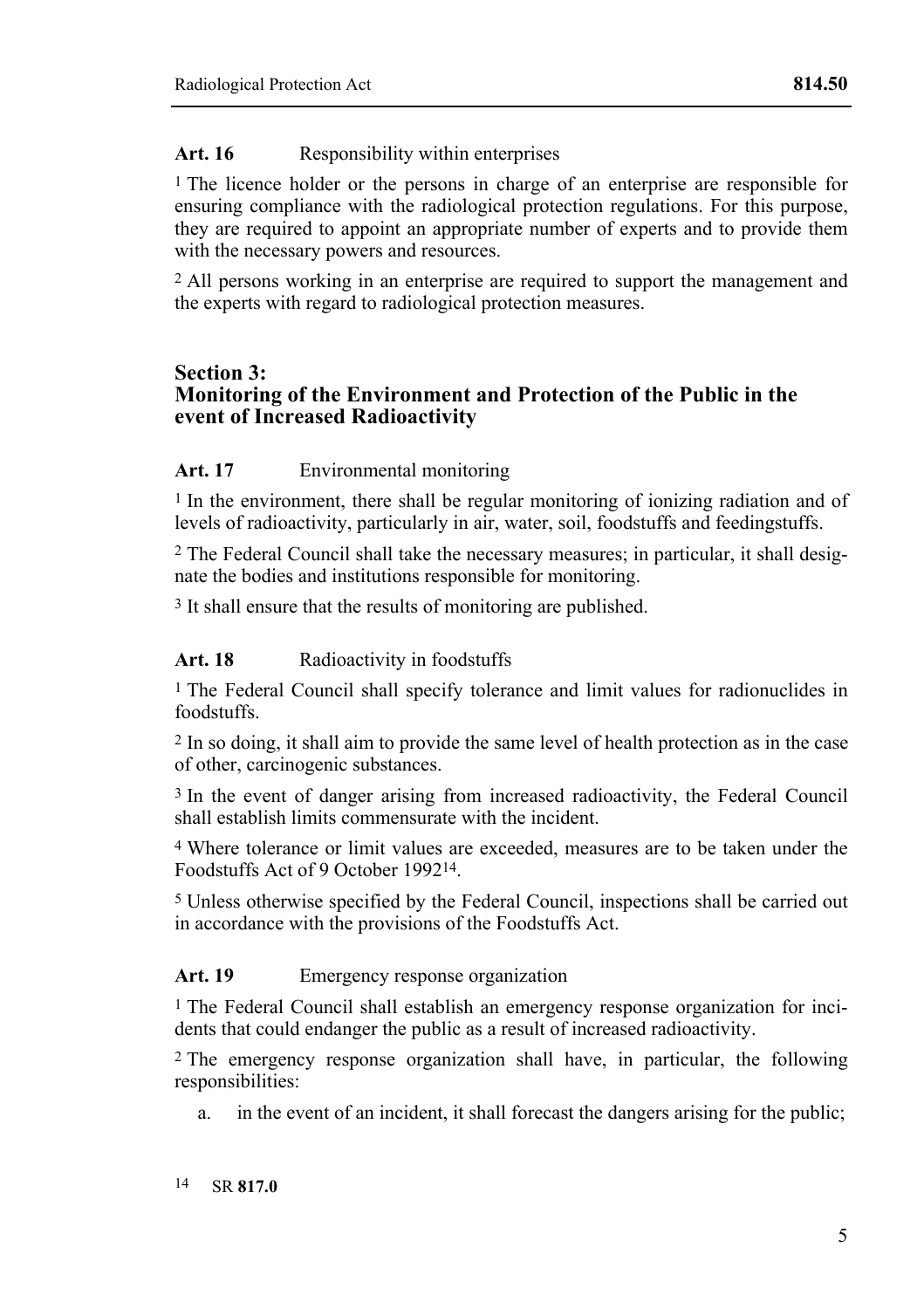- b. it shall monitor the extent and course of increased radioactivity and assess possible impacts on people and the environment;
- c. where there is an imminent danger, it shall order the necessary emergency measures and supervise their implementation.

3 The details shall be elaborated by the Federal Council. It shall ensure that the emergency response organization:

- a. informs the competent federal and cantonal agencies of the extent of the danger and requests the necessary protective measures;
- b. informs the public.

### **Art. 20** Measures in response to danger arising from increased radioactivity

<sup>1</sup> In the event of danger arising from increased radioactivity, the Federal Council shall order the measures necessary:

- a. to protect the public;
- b. to secure supplies throughout the country;
- c. to maintain essential public services.

2 It shall issue the regulations required in the event of danger arising from increased radioactivity. In particular, it shall specify:

- a. the radiation doses acceptable in exceptional situations;
- b. the duty of persons and undertakings to assume responsibility, within the scope of their usual occupational and entrepreneurial activities, for certain tasks that are indispensable for the protection of the public; the life and health of the persons deployed shall be protected;
- c. the equipment, training and insurance cover required for persons charged with special tasks.

3 If the Federal Council and the emergency response organization are not in a position to order the necessary measures, the cantonal governments or, in urgent cases, the competent cantonal agencies or, if need be, the communal authorities shall take the necessary measures.

### **Art. 21** Implementation of measures

1 Unless the Federal Council assigns responsibility for implementation to the federal authorities, the cantons and communes shall be responsible for the preparation and execution of measures in accordance with Article 20. The cantons shall collaborate with the emergency response organization.

2 If the cantonal or communal bodies responsible for implementation are not in a position to fulfil their functions, the Federal Council may place them under the authority of the emergency response organization or instruct other cantons to put available resources at their disposal.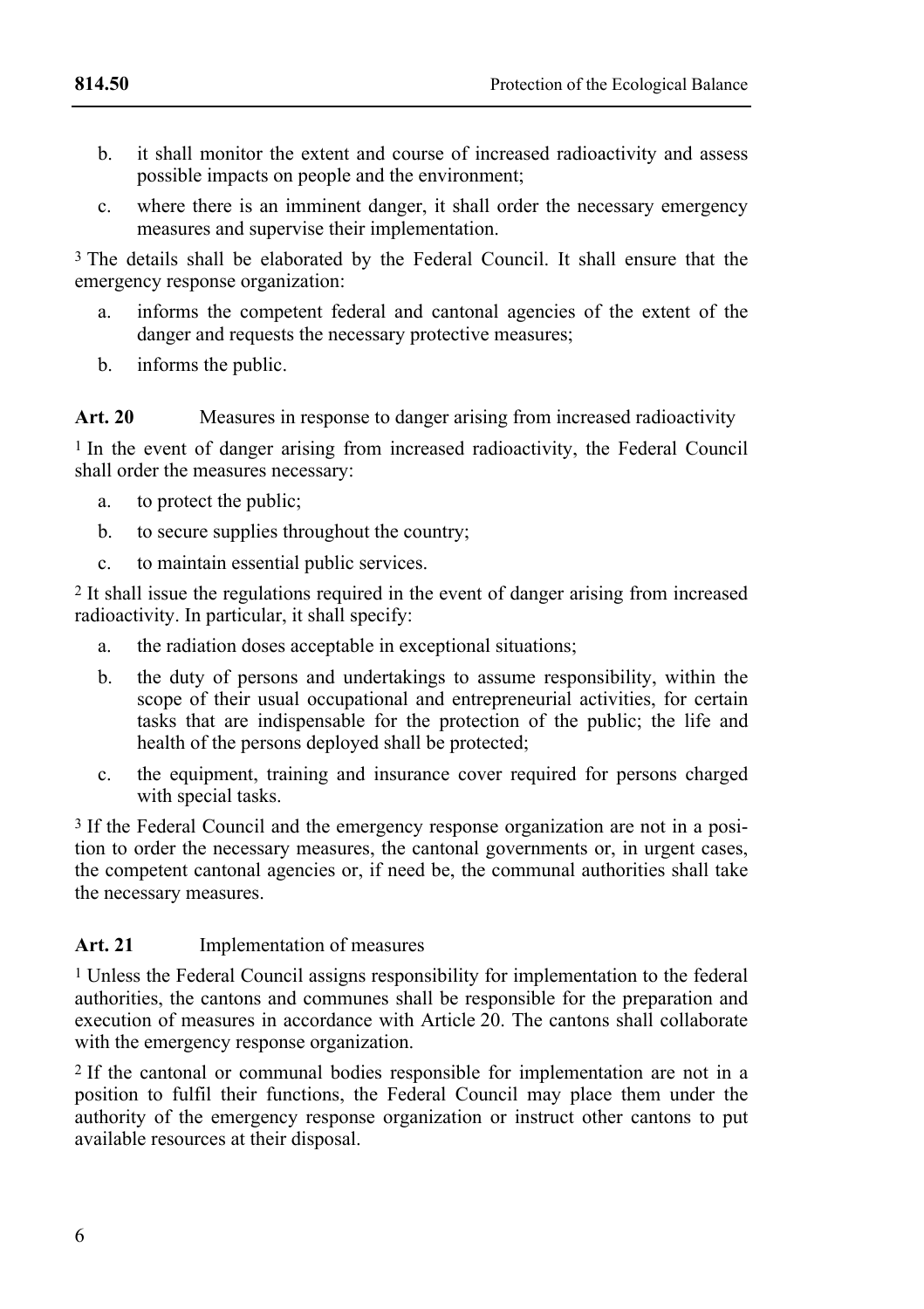3 The Confederation, cantons and communes may also engage private organizations for the implementation of certain measures.

### Art. 22 Emergency protection

1 In cases where the release of dangerous amounts of radioactive substances into the environment cannot be ruled out, the enterprises concerned shall be required, as part of the licensing procedure:

- a. to establish, at their own expense, an alarm system for the population at risk or to contribute proportionally to the costs of a general alarm system;
- b. to participate in the preparation and implementation of emergency protection measures.

2 The Federal Council shall define the responsibilities of the competent federal, cantonal and communal agencies.

### **Art. 23** International cooperation

The Federal Council may conclude international agreements concerning:

- a. the mutual exchange of information on environmental radioactivity;
- b. immediate notification in the event of danger arising from radioactivity that could cross international borders;
- c. the harmonization of plans for measures to be taken in the event of cross-border radioactive contamination.

### Art. 24 **Persistently increased environmental radioactivity**

If increased levels of radioactivity from natural or other sources are detected in the environment over a prolonged period, the Federal Council may order special measures to limit radiation exposure. It may involve the cantons for purposes of implementation.

# **Section 4: Radioactive Waste**

### **Art. 25** Definition and principles

1 "Radioactive waste" means radioactive substances or radioactively contaminated materials which are not reused.

2 Radioactive substances are to be handled in such a way that as little radioactive waste as possible is generated.

3 Radioactive waste arising in Switzerland must, as a general rule, be disposed of in this country. By way of exception, an export licence may be granted for the disposal of radioactive waste if: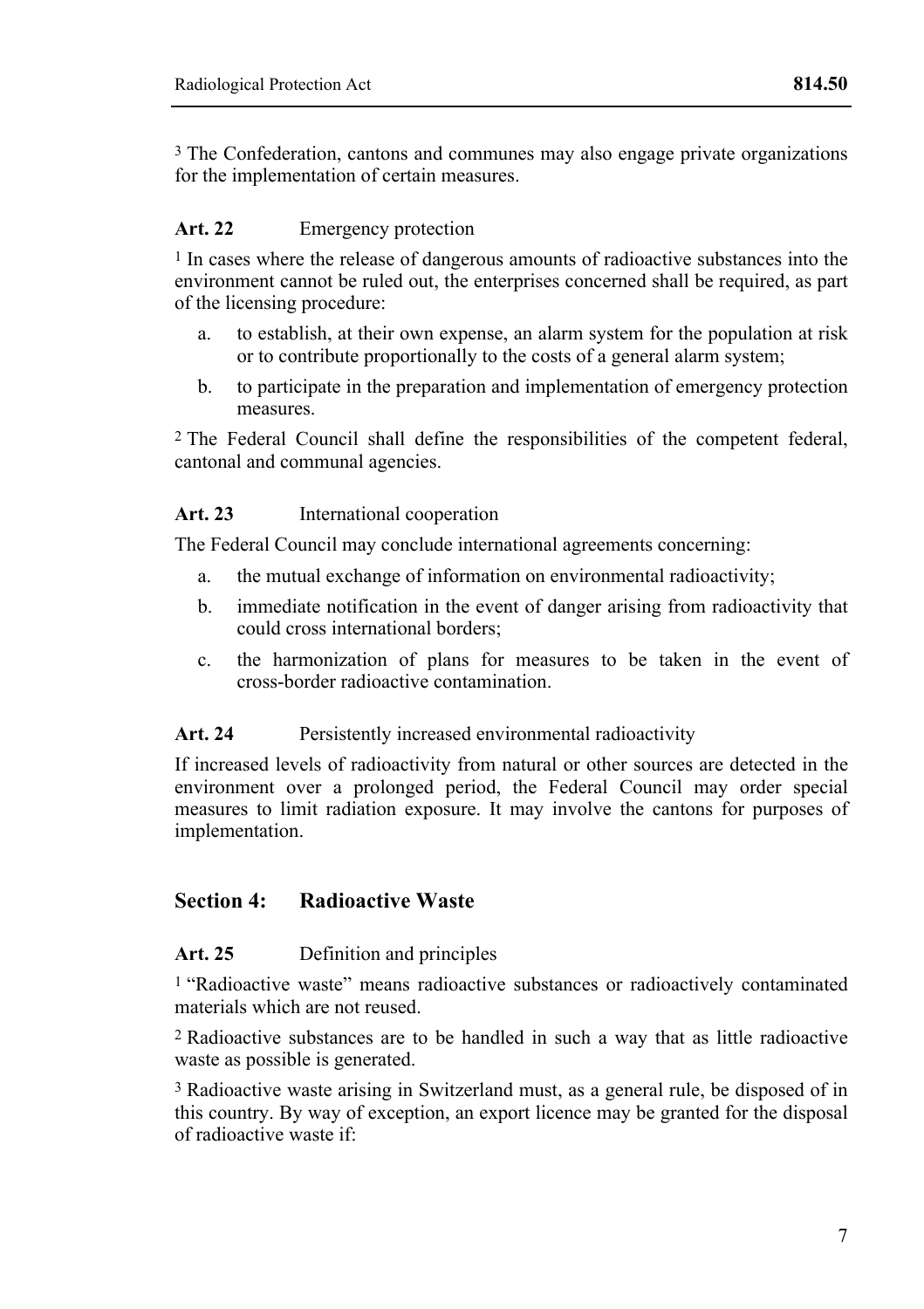- 
- a. the recipient country has consented to the import of the radioactive waste for disposal in an international agreement;
- b. an appropriate nuclear facility meeting international standards of science and technology is available in the recipient country;
- c. transit has been approved by the transit countries;
- d. the sender has entered into a binding agreement with the recipient of the radioactive waste, with the approval of the authority designated by the Federal Council, to the effect that the sender will take back the waste if necessary 15

4 By way of exception, an import licence may be granted for radioactive waste that does not originate in Switzerland but is to be disposed of in this country if:

- a. Switzerland has consented to the import of the radioactive waste for disposal in an international agreement;
- b. an appropriate nuclear facility meeting international standards of science and technology is available in Switzerland;
- c. transit has been approved by the transit countries;
- d. the recipient has entered into a binding agreement with the sender of the radioactive waste, with the approval of the country of origin, to the effect that the sender will take back the waste if necessary.16

#### Art. 26 **Handling of radioactive waste on-site and discharge** to the environment

1 On-site, radioactive waste must be handled and stored in such a way as to minimize releases of radioactive substances to the environment.

2 The Federal Council shall specify the conditions under which low-level radioactive waste may be discharged to the environment.

3 Radioactive waste that is not to be discharged to the environment must be suitably retained or securely contained, possibly in solidified form, collected and stored at a site approved by the supervisory authority while awaiting surrender or export.<sup>17</sup>

# **Art. 27** Surrender18

1 Anyone who produces radioactive waste not arising as a result of the use of nuclear energy is required to surrender it to a centre designated by the competent authority.

2 The waste producer must bear the costs of disposal.19

2003, in force since 1 Dec. 2005 (AS **2004** 4719; BBI **2001** 2665).

<sup>18</sup> Amended in accordance with Annex No II 4 of the Nuclear Energy Act of 21 March 2003, in force since 1 Dec. 2005 (AS **2004** 4719; BBl **2001** 2665).

<sup>15</sup> Amended in accordance with Annex No II 4 of the Nuclear Energy Act of 21 March 2003, in force since 1 Dec. 2005 (AS 2004 4719; BBI 2001 2665).

<sup>&</sup>lt;sup>17</sup> Amended in accordance with Annex No II 4 of the Nuclear Energy Act of 21 March 2003, in force since 1 Dec. 2005 (AS **2004** 4719; BBI **2001** 2665).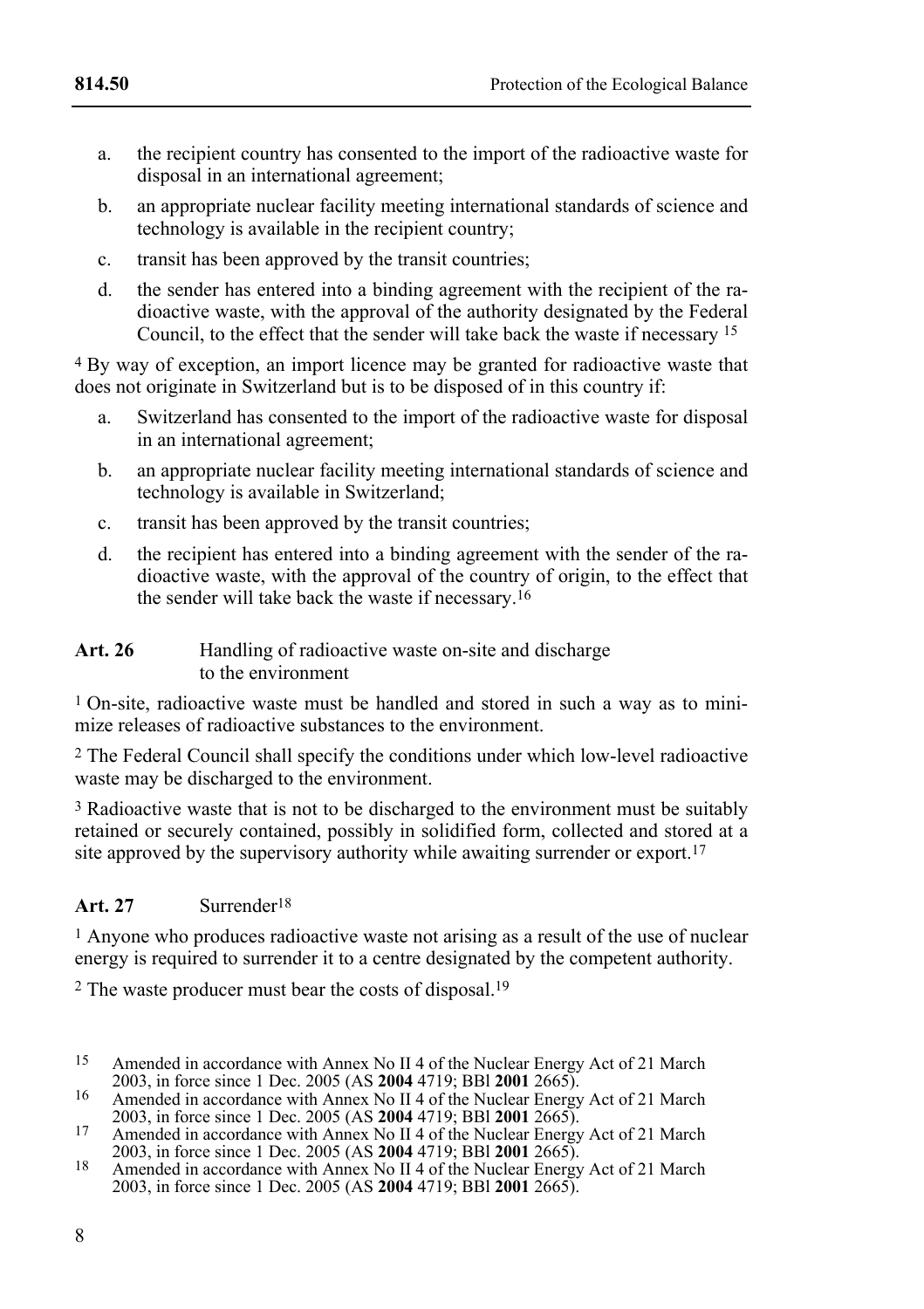3 The Federal Council shall regulate the treatment of waste on-site and its surrender.20

4 If immediate surrender or disposal is not possible, or not appropriate for reasons of radiological protection, the waste must be placed in supervised interim storage.21

# **Chapter 3: Licences and Supervision**

#### Art. 28 **Mandatory licensing**

A licence is required by anyone who:

- a. handles radioactive substances or equipment and articles containing radioactive substances;
- b. manufactures, distributes, installs or uses installations and equipment capable of emitting ionizing radiation;
- c. administers ionizing radiation and radioactive substances to humans.

#### **Art. 29** Powers of the Federal Council

The Federal Council may:

- a. subject other activities that may involve an ionizing radiation hazard to mandatory licensing;
- b. exempt activities specified in Article 28 letters a or b from mandatory licensing if an ionizing radiation hazard can be ruled out;
- c. specify the conditions under which certain types of articles, installations and equipment containing radioactive substances or capable of emitting ionizing radiation may, after testing of the standard model, be granted general approval or approval restricted to certain applications.

#### **Art. 30**22 Licensing authorities

The Federal Council shall designate the licensing authorities.

### **Art. 31** Conditions

A licence shall be granted if:

a. the applicant or an expert appointed by the applicant (Art. 16) has the necessary qualifications;

- 2003, in force since 1 Dec. 2005 (AS **2004** 4719; BBI **2001** 2665).
- 21 Amended in accordance with Annex No II 4 of the Nuclear Energy Act of 21 March 2003, in force since 1 Dec. 2005 (AS **2004** 4719; BBI **2001** 2665).
- 2003, in force since 1 Dec. 2005 (AS **2004** 4719; BBl **2001** 2665). 22 Amended in accordance with Annex No II 4 of the Nuclear Energy Act of 21 March 2003, in force since 1 Dec. 2005 (AS **2004** 4719; BBl **2001** 2665).

<sup>19</sup> Amended in accordance with Annex No II 4 of the Nuclear Energy Act of 21 March 2003, in force since 1 Dec. 2005 (AS 2004 4719; BBI 2001 2665).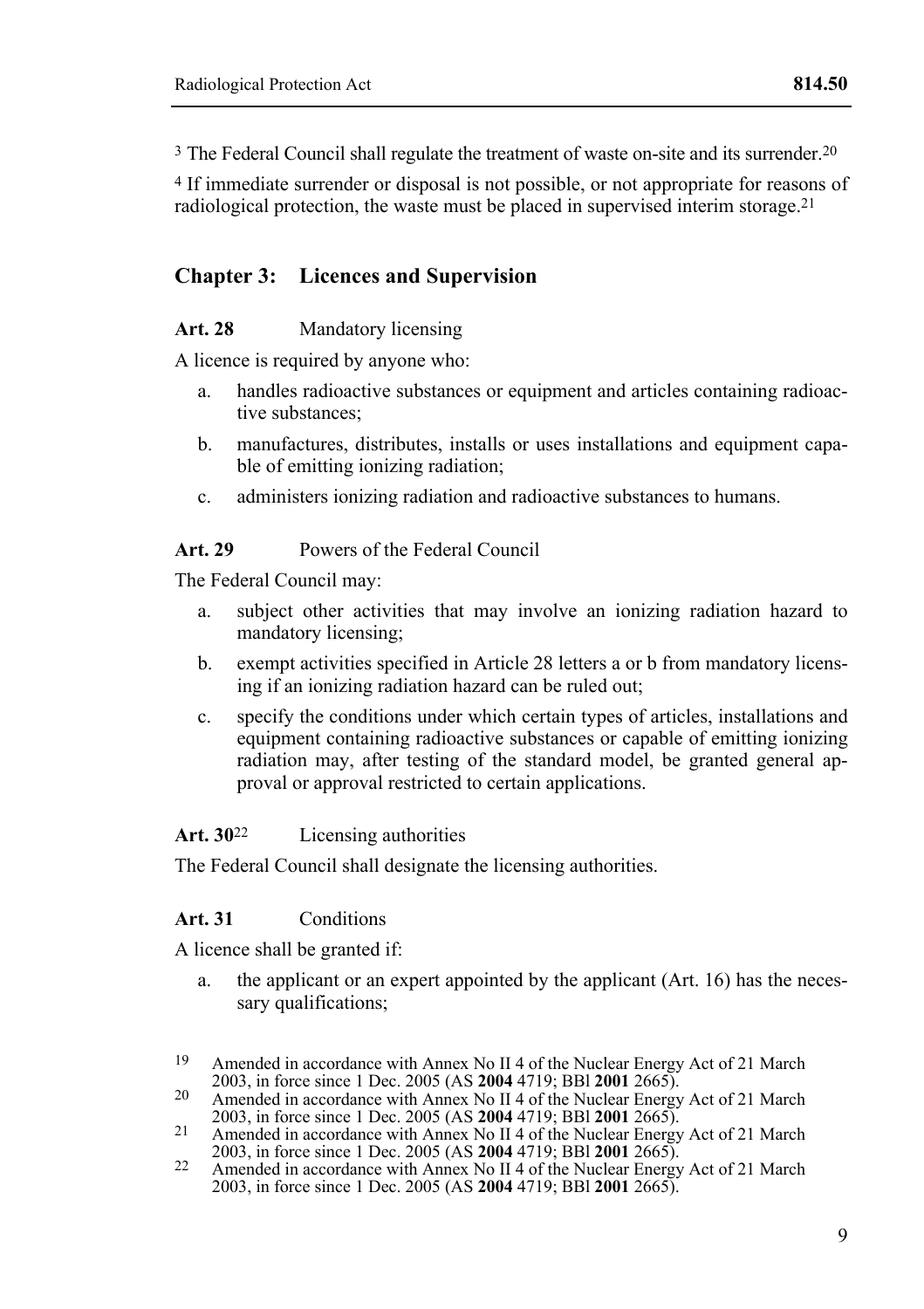- b. the enterprise has an appropriate number of experts at its disposal;
- c. the applicant and the experts ensure safe operation;
- d. the enterprise has adequate liability insurance;
- e. the installations and equipment are in accordance with the current state of science and technology with regard to radiological protection:
- f. radiological protection is assured in accordance with this Act and the implementing provisions.

# **Art. 32** Licence holder and content

1 The licence shall only be valid for the designated enterprise or the designated person.

2 It shall contain a description of the licensed activity, including any requirements and stipulations, and give the names of the experts responsible for radiological protection. It shall be granted for a limited period.

3 The licensing authority may transfer the licence to a new holder, provided the latter meets the conditions specified in Article 31.

# **Art. 33** Modification

The licence shall be modified:

- a. at the holder's request, if the proposed modification meets the conditions for the granting of a licence;
- b. automatically, where this is necessitated by changes in the actual or legal conditions specified in Article 31.

# Art. 34 **Revocation and expiry**

1 The licence shall be revoked:

- a. if the conditions for granting it are not met or are no longer met;
- b. if a stipulation associated with the licence or a measure ordered has not been complied with despite notice being given.

2 The licence shall expire:

- a. if it is duly relinquished by the holder;
- b. at the end of the specified term;
- c. if the holder dies or, in the case of legal persons and registered companies, the entry in the Commercial Register is deleted;
- d. if the enterprise is discontinued or ownership is transferred.

<sup>3</sup> The licensing authority shall issue a decree declaring the licence to have expired, subject to the possibility of renewal or a transfer in accordance with Article 32 paragraph 3.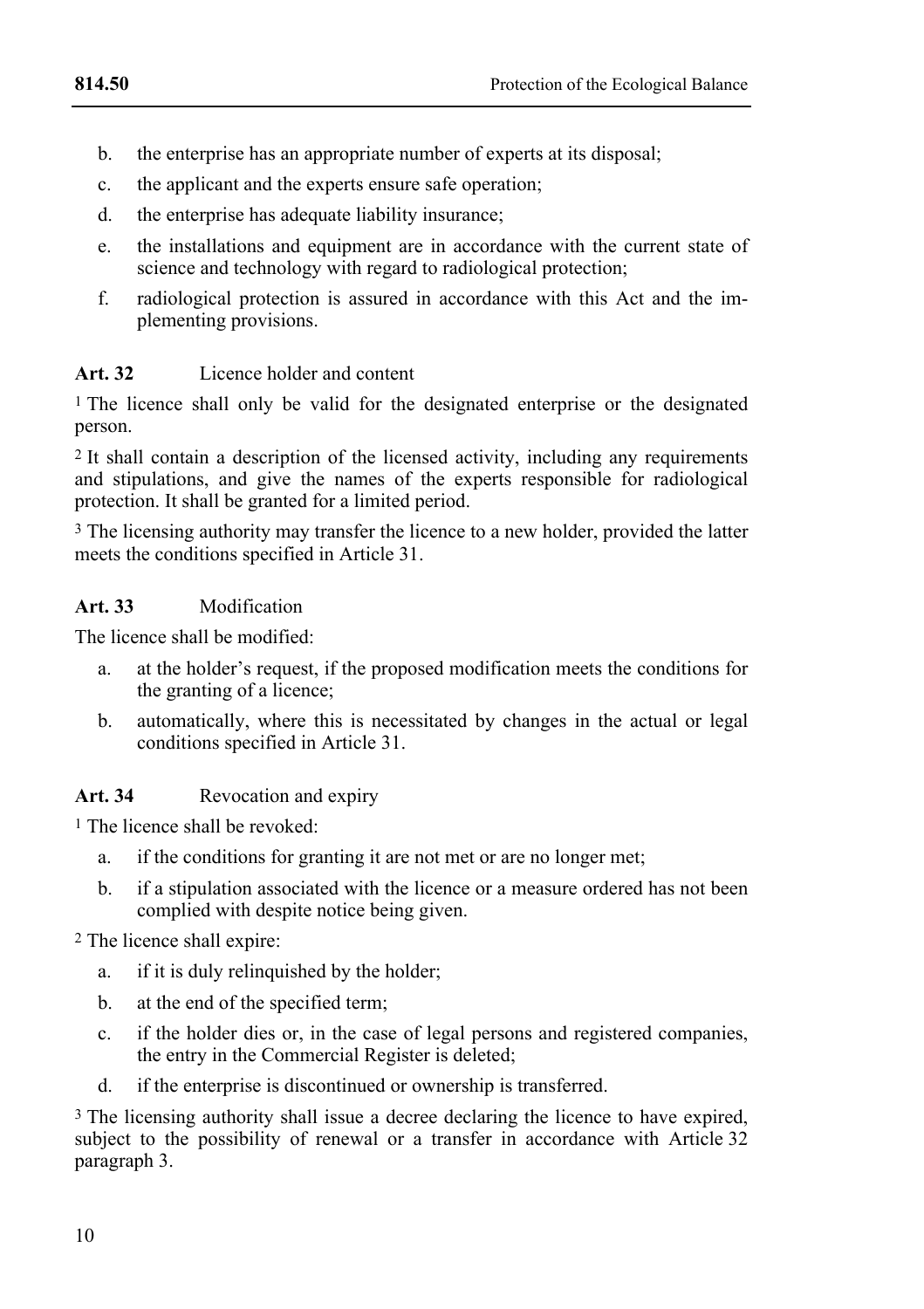# Art. 35 **Duties of notification and provision of information**

1 The licence holder must notify the supervisory authority:

- a. of any proposed modifications to the structure or operation of installations or equipment which could adversely affect operational safety;
- b. of any plans to use additional radioactive substances or to increase the activity of licensed radioactive substances.

2 The licence holder and persons working for the enterprise must provide information to the supervisory authority and its agents, allow them to consult documents and grant access to the premises insofar as this is necessary for the fulfilment of supervisory responsibilities.

3 If an inadmissible radiation exposure is suspected or known to have occurred, the licence holder or expert must notify the competent authorities immediately.

# Art. 36 Record-keeping requirements

1 Anyone who handles radioactive substances or equipment and articles containing radioactive substances is required to keep records thereof.

2 Reports are to be submitted regularly to the supervisory authority.

3 The Federal Council may waive the record-keeping requirements for low-level radioactive substances.

# Art. 37 Supervision

1 The Federal Council shall designate the supervisory authorities.

2 The supervisory authority shall issue the necessary decrees. If necessary, it may take protective measures at the expense of the party responsible. In particular, it may order the discontinuation of operations or the seizure of dangerous substances, equipment or articles.

<sup>3</sup> It may engage third parties for the implementation of inspections. Their responsibilities under criminal and property law are defined by the Government Liability Act of 14 March 195823; with regard to duties of confidentiality and testimony, they are bound by the regulations applicable for federal officials.

# **Art. 38** Removal of sources of risk

1 Once a licence is revoked or has expired, the sources of risk must be removed by the former licence holder or the party responsible for them. In particular:

- a. radioactive substances are to be transferred to another licence holder or disposed of as radioactive waste;
- b. installations and equipment capable of emitting ionizing radiation are to be transferred to another licence holder or placed in a condition rendering unauthorised operation impossible.
- $23$ 23 SR **170.32**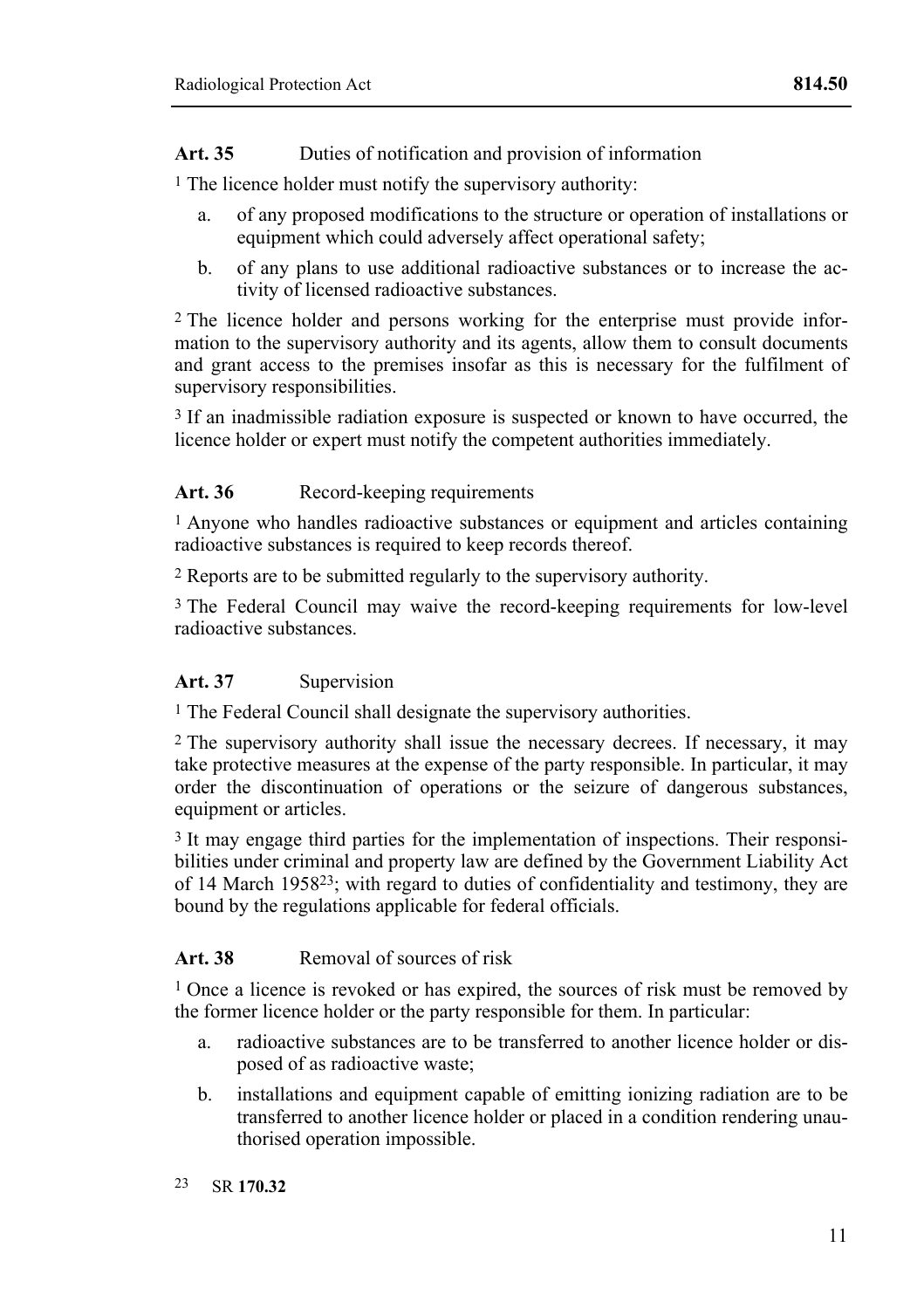2 If necessary, the federal authorities shall take over or seize substances, installations, equipment and articles and shall remove the sources of risk at the licence holder's expense.

<sup>3</sup> The licensing authority shall determine whether premises with contaminated or activated areas and their surroundings may be used for other purposes.

4 The licensing authority shall issue a decree declaring that the sources of risk have been duly removed.

# **Chapter 4: Liability**<sup>24</sup>

### **Art. 39** Liability

1 Anyone who operates equipment or carries out activities involving an ionizing radiation hazard shall be liable for any resultant damage unless it can be demonstrated that all due care was exercised to avoid the damage.

2 Where two or more persons are liable under paragraph 1, they shall be jointly and severally liable.

3 The above is without prejudice to the Nuclear Energy Liability Act of 18 March 198325 with regard to nuclear damage caused by nuclear facilities or the transport of nuclear materials.

### **Art. 40** Limitation of liability claims

Claims for compensation or redress arising from damage caused by ionizing radiation and not covered by the Nuclear Energy Liability Act of 18 March 1983<sup>26</sup> shall be time-barred three years after the injured party has become aware of the damage and of the identity of the liable party, and in any event 30 years after the cessation of the detrimental effects.

<sup>&</sup>lt;sup>24</sup> Rectified by the Drafting Commission of the Federal Assembly [Art. 33 Parliamentary Procedures Act (ParlPA) – AS **1974** 1051]. 25 SR **732.44** 26 SR **732.44**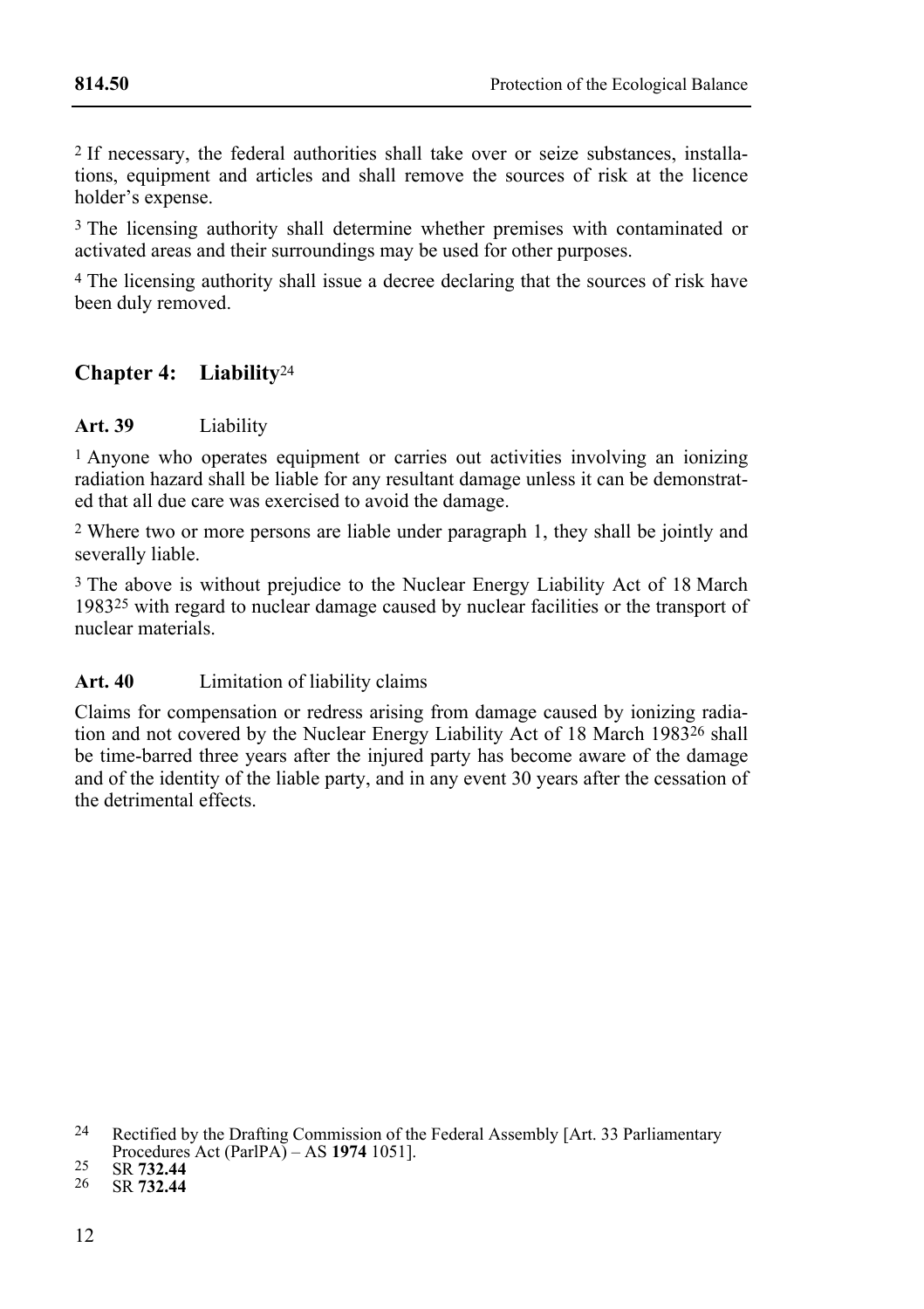# **Chapter 5: Proceedings, Legal Recourse and Fees**

#### Art. 41 Proceedings and legal recourse

Proceedings and legal recourse shall be governed by the Federal Act of 20 December 196827 on Administrative Procedure and the Federal Act of 16 December 194328 on the Organisation of Federal Justice.

### **Art. 42** Fees

The Federal Council shall set the fees for:

- a. the granting, transfer, modification and revocation of licences;
- b. the exercise of supervision and the performance of inspections;
- c. the collection, conditioning, storage and disposal of radioactive waste.

# **Chapter 6: Criminal Provisions**

Art. 43<sup>29</sup> Unjustified radiation exposure of persons

1 Any person who wilfully subjects someone to manifestly unjustified radiation exposure shall be liable to a custodial sentence not exceeding three years or to a monetary penalty.<sup>30</sup>

2 Any person who wilfully subjects another to manifestly unjustified radiation exposure with the intention of damaging that person's health shall be liable to a custodial sentence or to a monetary penalty.<sup>31</sup>

27 SR **172.021** 28 [BS **3** 531; AS **1948** 485 Art. 86, **1955** 871 Art. 118, **1959** 902, **1969** 737 Art. 80 Letter *<sup>b</sup>* 767, **1977** 237 No II 3 862 Art. 52 No 2 1323 No III, **1978** 688 Art. 88 No 3 1450, **1979** 42, **1980** 31 No IV 1718 Art. 52 No 2 1819 Art. 12 Para. 1, **1982** 1676 Annex No 13, **1983** 1886 Art. 36 No 1, **1986** 926 Art. 59 No 1, **1987** 226 No II 1 1665 No II, **1988** 1776 Annex No II 1, **1989** 504 Art. 33 Letter *a*, **1990** 938 No III Para. 5, **1992** 288, **1993** 274 Art. 75 No 1 1945 Annex No 1, **1995** 1227 Annex No 3 4093 Annex No 4, **1996** 508 Art. 36 750 Art. 17 1445 Annex No 2 1498 Annex No 2, **1997** 1155 Annex No 6 2465 Annex No 5, **1998** 2847 Annex No 3 3033 Annex No 2, **1999** 1118 Annex No 1 3071 No I 2, **2000** 273 Annex No 6 416 No I 2 505 No I 1 2355 Annex No 1 2719, **2001** 114 No I 4 894 Art. 40 No 3 1029 Art. 11 Para. 2, **2002** 863 Art. 35 1904 Art. 36 No 1 2767 No II 3988 Annex No 1, **2003** 2133 Annex No 7 3543 Annex No II 4 Letter a 4557 Annex No II 1**, 2004** 1985 Annex No II 1 4719 Annex No II 1, **2005** 5685 Annex No 7. AS **2006** 1205 Art. 131 Para. 1]. See now: the Federal Supreme Court Act of

 $27$ 

<sup>29</sup> Amended in accordance with Annex No II 4 of the Nuclear Energy Act of 21 March 2003, in force since 1 Dec. 2005 (AS 2004 4719; BBI 2001 2665).

<sup>&</sup>lt;sup>20</sup> Amended in accordance with Art. 333 of the Criminal Code (SR **311.0**) in the amended version of 13 Dec. 2002, in force since 1 Jan. 2007 (AS **2006** 3459; BBI **1999** 1979).

<sup>31</sup> Amended in accordance with Art. 333 of the Criminal Code (SR **311.0**) in the amended version of 13 Dec. 2002, in force since 1 Jan. 2007 (AS **2006** 3459; BBl **1999** 1979).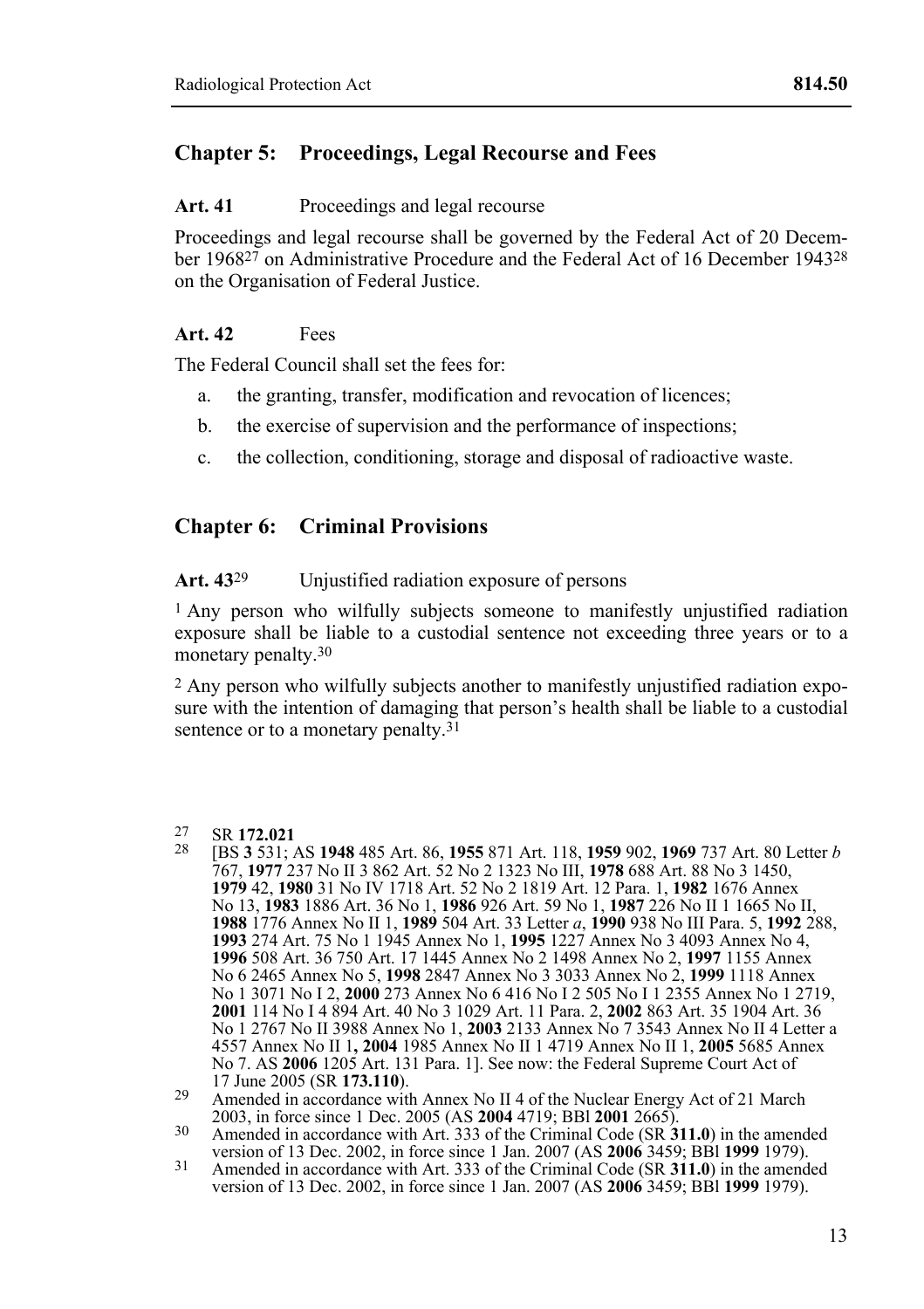<sup>3</sup> Any person who negligently subjects another to manifestly unjustified radiation exposure shall be liable to a custodial sentence not exceeding three years or to a monetary penalty.<sup>32</sup>

Art.  $43a^{33}$  Illegal handling of radioactive substances, unjustified radiation exposure of property

<sup>1</sup> Any person who wilfully:<sup>34</sup>

- a. stores, disposes of or discharges radioactive substances to the environment in contravention of the regulations;
- b. subjects property of considerable value to manifestly unjustified radiation exposure with the intention of impairing its utility

shall be liable to a custodial sentence not exceeding three years or to a monetary penalty.

2 If the offender acted negligently, the penalty shall be a monetary penalty not exceeding 180 daily penalty units.35

### **Art. 44** Contraventions

1 Any person who wilfully or negligently:36

- a.37 carries out acts requiring a licence without having a licence, obtains a licence illegally, or fails to comply with conditions or stipulations included in the licence;
- b. fails to take the measures required to comply with dose limits;
- c. fails to undergo prescribed dosimetry;
- d. fails to fulfil the duties of a licence holder or expert;
- e. fails to fulfil the duty to surrender radioactive waste or remove sources of risk;
- f. infringes an implementing regulation, infringement of which is declared to be punishable, or an order addressed to him or her with reference being made to the penalty provided for in this Article

shall be liable to a fine.

- $32$ Amended in accordance with Art. 333 of the Criminal Code (SR **311.0**) in the amended version of 13 Dec. 2002. in force since 1 Jan. 2007 (AS **2006** 3459: BBI **1999** 1979).
- version of 13 Dec. 2005 (AS **2004** 4719; BBl **2001** 2665).<br>1 Dec. 2005 (AS **2004** 4719; BBl **2001** 2665).
- <sup>34</sup> Amended in accordance with Art. 333 of the Criminal Code (SR **311.0**) in the amended version of 13 Dec. 2002, in force since 1 Jan. 2007 (AS **2006** 3459; BBl **1999** 1979). 35 Amended in accordance with Art. 333 of the Criminal Code (SR **311.0**) in the amended
- version of 13 Dec. 2002, in force since 1 Jan. 2007 (AS **2006** 3459; BBl **1999** 1979). 36 Amended in accordance with Art. 333 of the Criminal Code (SR **311.0**) in the amended
- version of 13 Dec. 2002, in force since 1 Jan. 2007 (AS **2006** 3459; BBl **1999** 1979). 37 Amended in accordance with Annex No II 4 of the Nuclear Energy Act of 21 March
- 2003, in force since 1 Dec. 2005 (AS **2004** 4719; BBl **2001** 2665).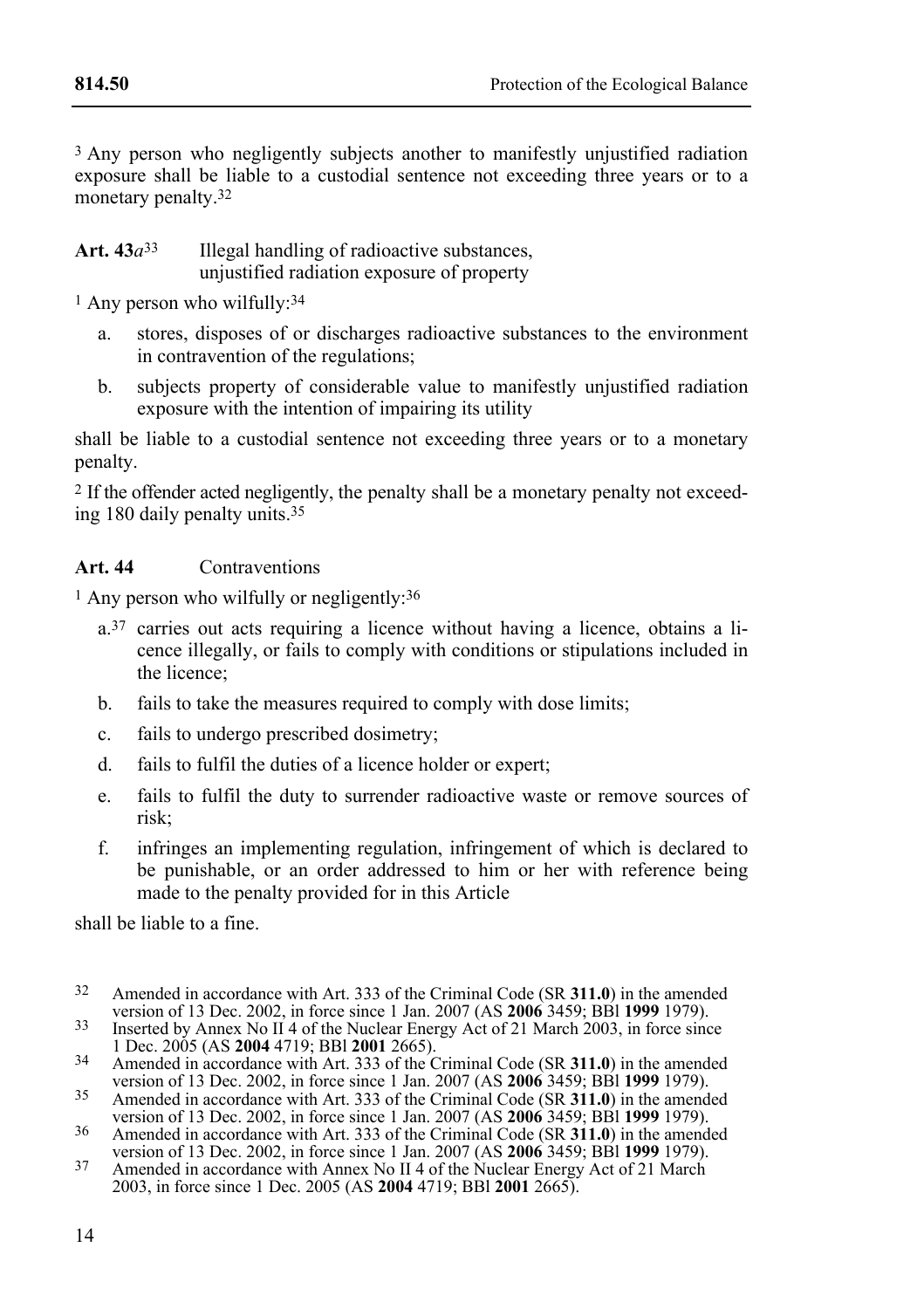2 The Federal Council may provide for fines not exceeding 20,000 Swiss francs for infringements of regulations issued to deal with danger arising from radioactivity.38

# Art. 45 • **Applicability of administrative criminal law**

1 The special provisions of the Federal Act of 22 March 197439 (Arts. 14–18) on Administrative Criminal Law are applicable.

2 Articles 6 and 7 of the Federal Act on Administrative Criminal Law apply to the contraventions specified in Article 43.

### Art. 46 Proceedings and jurisdiction

1 The felonies and misdemeanours specified in Articles 43 and 43*a* shall be subject to federal criminal jurisdiction.40

2 Infringements under Article 44 and Article 45 paragraph 1 shall be prosecuted and adjudicated by the competent licensing or supervisory authority. Proceedings shall be governed by the Federal Act of  $2\overline{2}$  March 1974<sup>41</sup> on Administrative Criminal Law.

# **Chapter 7: Final Provisions**

### **Art. 47** Enforcement

1 The Federal Council shall be responsible for enforcement and shall issue the implementing provisions.

2 It may delegate to the competent Department or subordinate bodies the task of issuing radiological protection regulations for activities requiring a licence under the Nuclear Energy Act of 21 March 200342. It shall take account of the scope of such regulations.43

<sup>3</sup> It may involve the cantons for purposes of enforcement.<sup>44</sup>

### Art. 48 Amendment of current legislation

…45

38 38 Amended in accordance with Art. 333 of the Criminal Code (SR **311.0**) in the amended

- 2003, 2003, 2004 4719; BBL **2001** 2665). 42 SR **313.0**<br>42 SR **732.1** Inserted by Annex No II 4 of the Nuclear Energy Act of 21 March 2003, in force since<br>1 Dec. 2005 (AS **2004** 4719; BBI **2001** 2665).
- 
- 1 Dec. 2005 (AS **2004** 4719; BBl **2001** 2665). 44 Originally para. 2 45 The amendment may be consulted under AS **1994** 1933.

version of 13 Dec. 2002, in force since 1 Jan. 2007 (AS **2006** 3459; BBI **1999** 1979).<br>
39 SR **313.0**<br>
40 Amended in accordance with Annex No II 4 of the Nuclear Energy Act of 21 March<br>
2003, in force since 1 Dec. 2005 (AS